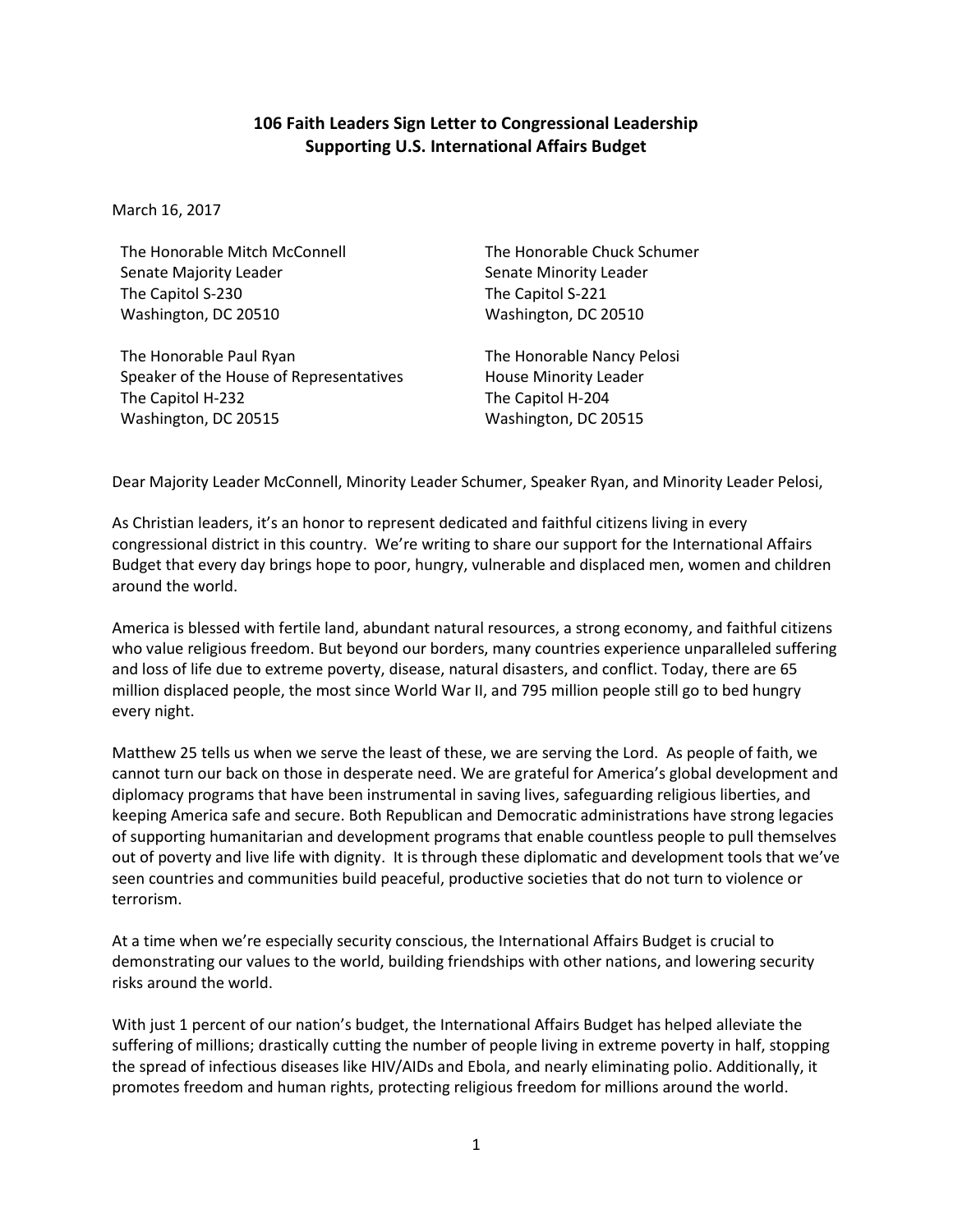As followers of Christ, it is our moral responsibility to urge you to support and protect the International Affairs Budget, and avoid disproportionate cuts to these vital programs that ensure that our country continues to be the "shining city upon a hill."

Thank you for your consideration.

Timothy Cardinal Dolan Archbishop of New York

Rev. Dr. Samuel Rodriguez, President National Hispanic Christian Leadership Conference

Leith Anderson, President National Association of Evangelicals

Rich Stearns, President World Vision USA

Bishop Gregory J. Mansour, Chairman of the Board Catholic Relief Services

Michael W. Smith Singer/Songwriter

Dr. George O. Wood, General Superintendent Assemblies of God

Dr. Ronnie Floyd, Immediate Past President Southern Baptist Convention

Amy Grant Singer/Songwriter

Shirley V. Hoogstra, J.D., President Council for Christian Colleges & Universities

Tom Lin, President & CEO InterVarsity Christian Fellowship

Third Day Christian Rock Band

Jonathan Reckford, CEO Habitat for Humanity

Mark Labberton, President Fuller Theological Seminary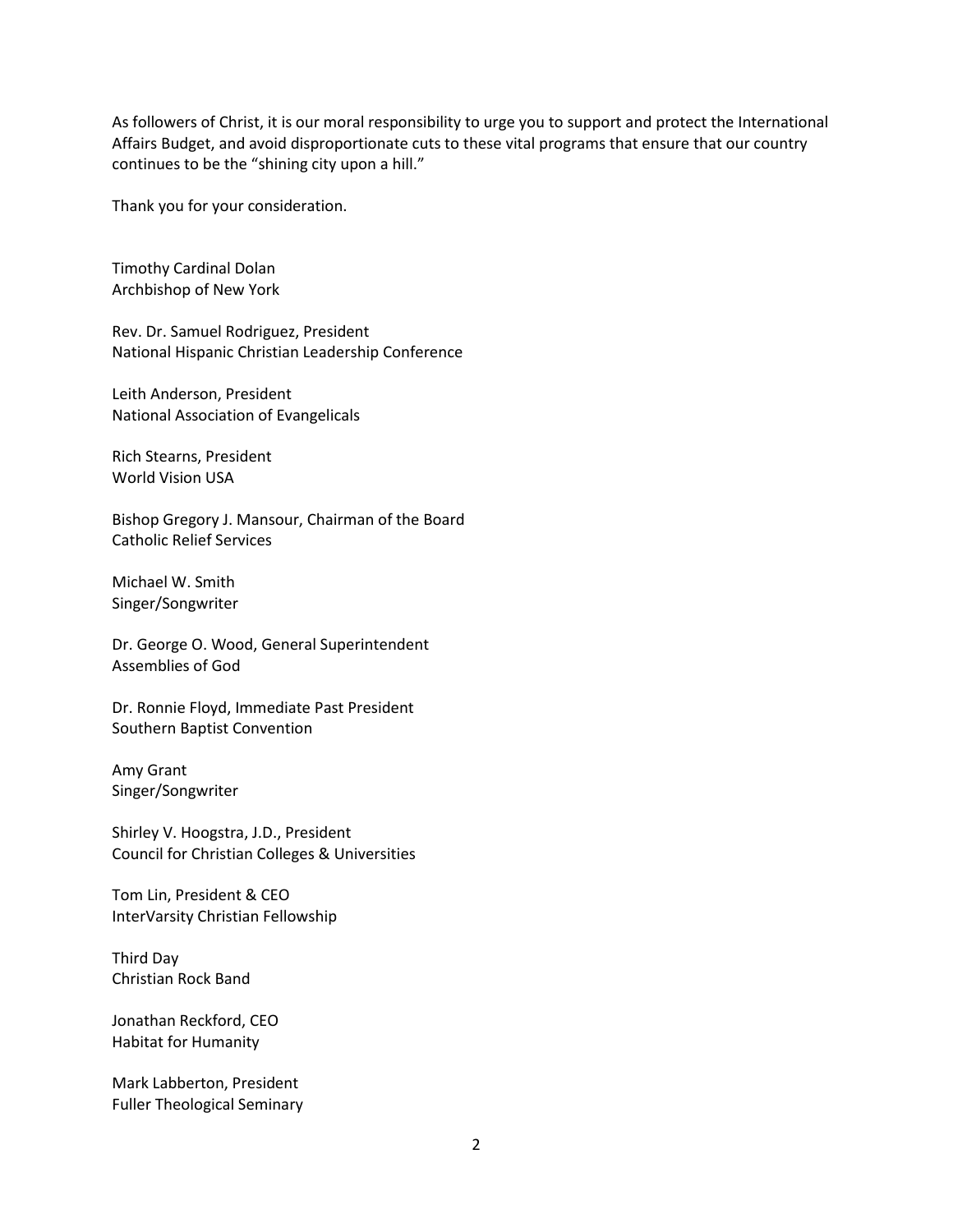Jo Anne Lyon, General Superintendent Emerita The Wesleyan Church

Most Reverend Jerome E. Listecki Archdiocese of Milwaukee

Most Reverend Salvatore J. Cordileone Archbishop of San Francisco

David Wilson, General Secretary Church of the Nazarene

Rev. Gabriel Salguero, President National Latino Evangelical Coalition

Most Reverend Joseph E. Kurtz, D.D. Archbishop of Louisville

Santiago "Jimmy" Mellado, President & CEO Compassion International

John Crosby, Senior Pastor Christ Presbyterian Church

Rev. Johnnie Moore Author

Bob Bouwer, Reverend Faith Church (8 locations)

John K. Jenkins Sr., Senior Pastor First Baptist Church of Glenarden

Keith Stewart, Senior Pastor Springcreek Church

Alec Hill, President Emeritus InterVarsity Christian Fellowship

Scott Arbeiter, President World Relief Corporation

Martha Newsome, President & CEO Medical Teams International

J. Ron Byler, Executive Director Mennonite Central Committee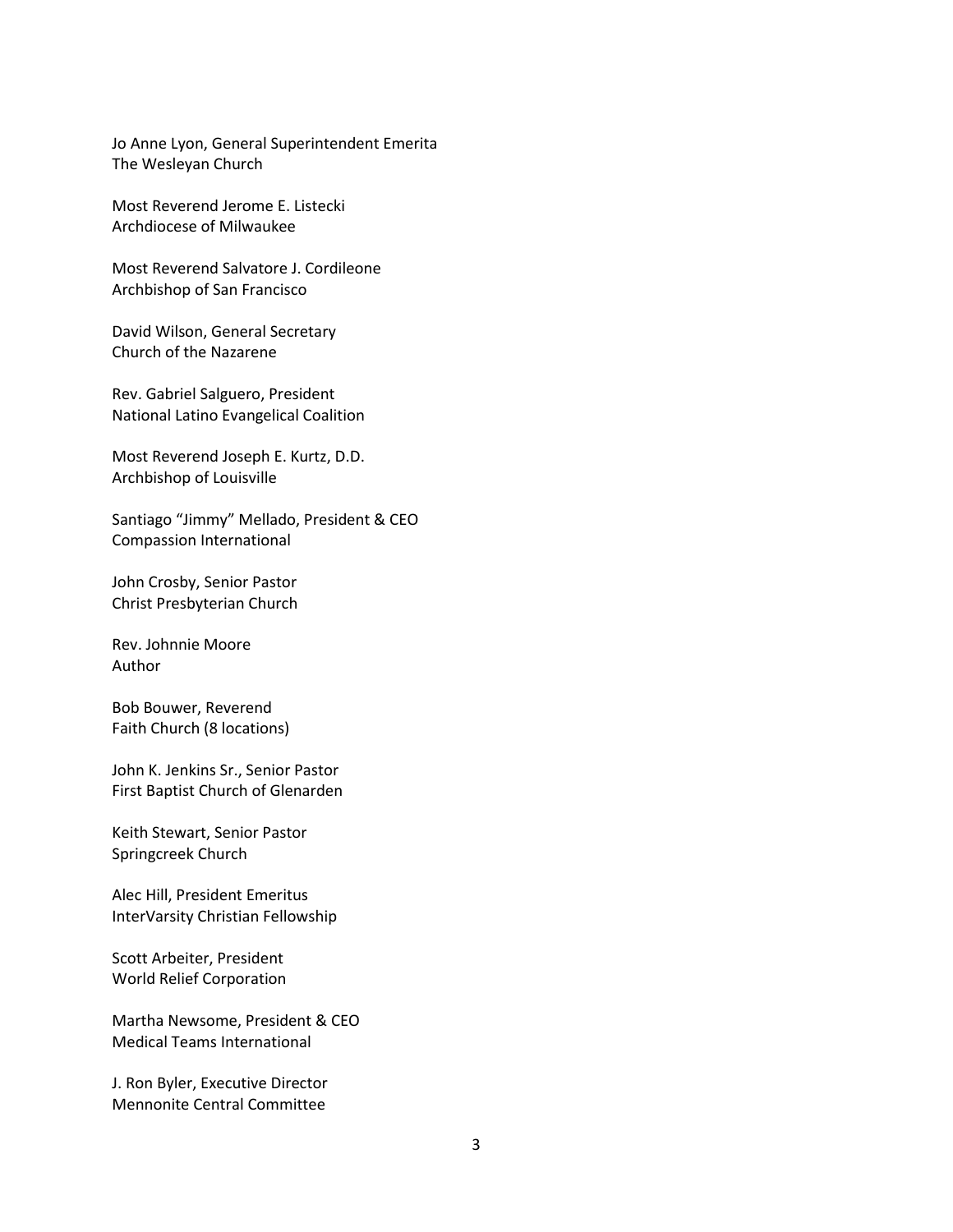Mike Mantel, President & CEO Living Water International

Carol Bremer-Bennett, Executive Director World Renew

Gary Edmonds, President & CEO Food for the Hungry

Anita Smith, President Children's AIDS Fund

Shepherd Smith, President Institute for Youth Development

Bruce Wilkinson, President & CEO Catholic Medical Mission Board

Steve Stirling, President & CEO MAP International

Peter Vander Meulen, Coordinator in Office of Social Justice Christian Reformed Church in North America

Joel K. Johnson, Pastor Westwood Community Church

James H. Barnes III, President Bethel University

Steve Moore, Board Chair World Relief

Deborah Smith Pegues, Board of Directors World Vision USA

Rev. Jonathan Odom, Pastor Asbury UMC

Dr. Mark Wilbanks, Senior Pastor Wieuca Road Baptist Church

Dr. Stephen Treash, Senior Pastor Black Rock Church

Laura Truax, Senior Pastor LaSalle Street Church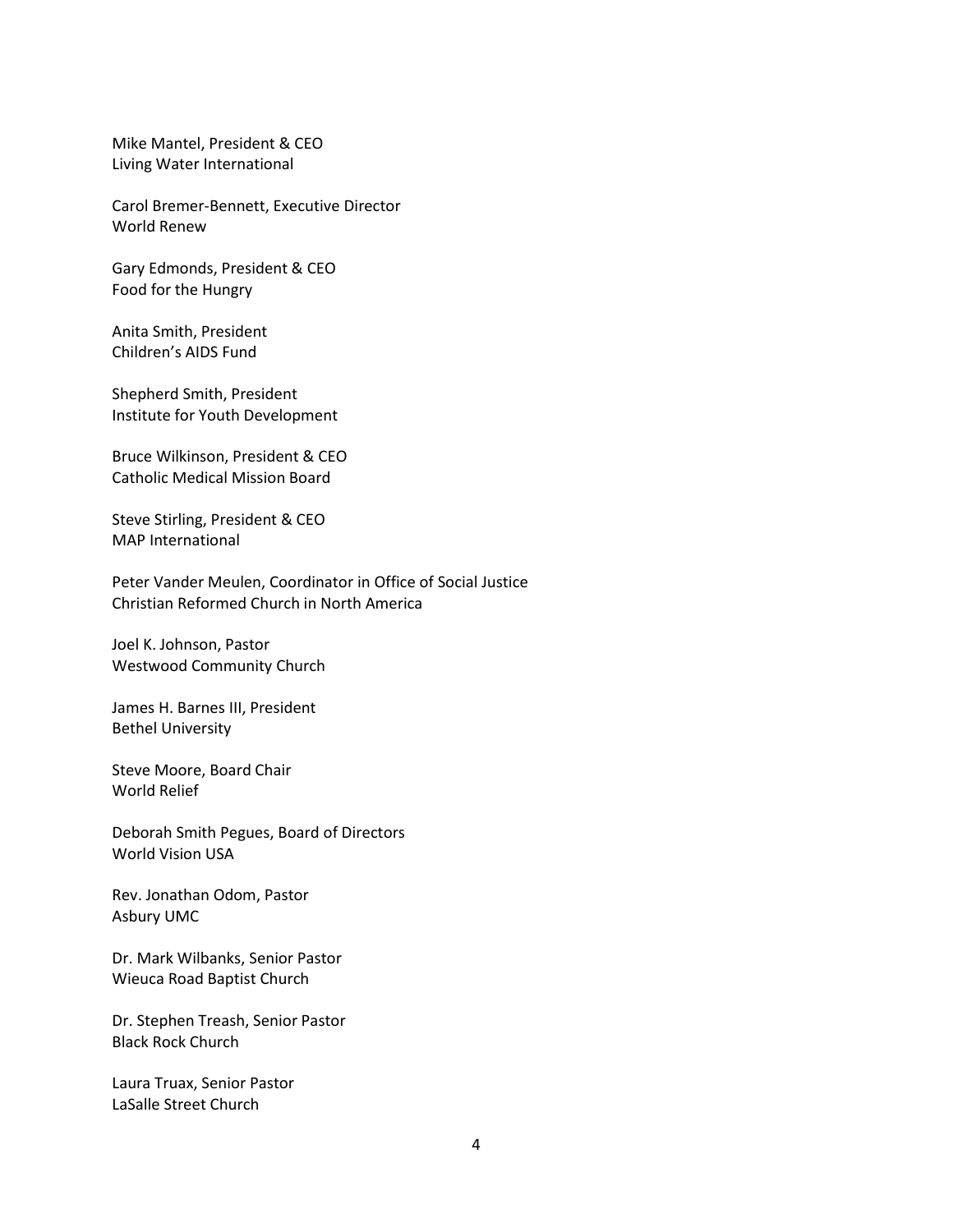Jeffrey Moes, Senior Pastor Sunnybrook Community Church

Gino Grunberg, Co-Pastor Harbor Christian Center

Rev. Jay Madden, Pastor for Mission Peachtree Presbyterian Church

Chris Cramer, Pastor Orchard Grove Community Church

Chad Hayward, Executive Director Accord Network

Galen Carey, Vice President of Government Relations National Association of Evangelicals

Scott Garber, Author

Ken Wytsma, Senior Pastor Antioch Church

William Minchin, Pastor of Business Administration Grace Fellowship Church

Rev. Eugene Cho, Lead Pastor & Founder Quest Church/One Day's Wages

Bishop Horace E. Smith, MD, Senior Pastor Apostolic Faith Church

Ted Esler, President Missio Nexus

Rev. Dr. Michael L. Henderson, Senior Pastor New Beginnings Church

Dr. G. Craig Williford, President Multnomah University

Carmen Fowler Laberge, President Presbyterian Lay Committee

Colin P. Watson, Sr., Director of Ministries and Administration Christian Reformed Church in North America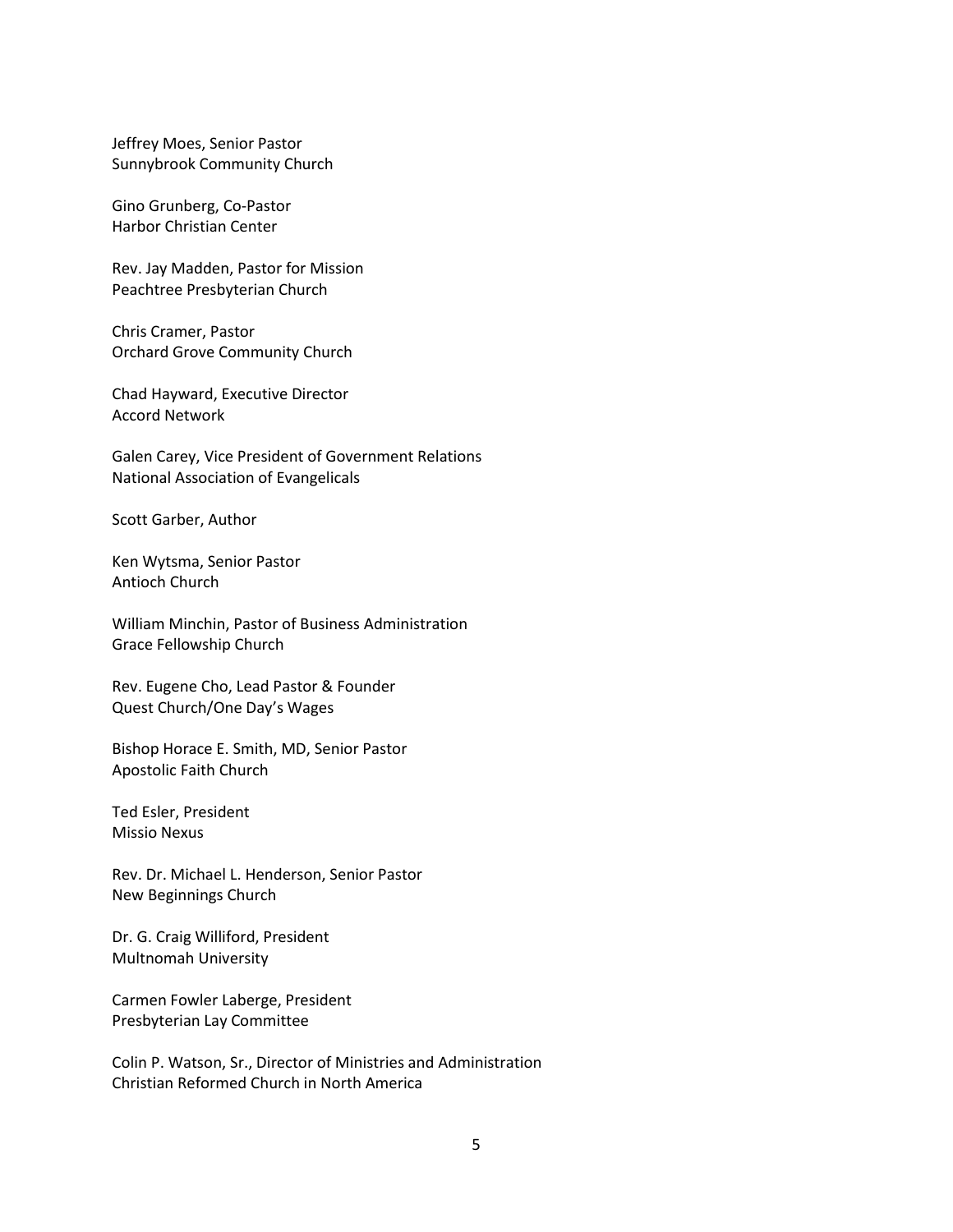Dr. Don Argue, Ambassador at Large Convoy of Hope

Scott Ridout, President Converge

Rev. Dr. Liz Mosbo VerHage, Associate Pastor Quest Church

Gregory Loewer, Pastor for Missions, Columbia Baptist Church

Jim Lyon, General Director Church of God Ministries

Constantine M. Triantafilou, Executive Director & CEO International Orthodox Christian Charities (IOCC)

Alan Robinson, National Director Brethren in Christ, U. S.

Mark S. Young, President Denver Seminary

M. Craig Barnes, President Princeton Theological Seminary

Adam Pray, Minister theChurch.at

Dennis Hollinger, Ph.D., President Gordon-Conwell Theological Seminary

Alan Cureton, President University of Northwestern

Jon Middendorf, Pastor OKC First Church of the Nazarene

Rev. Bobby Griffith, Jr., Pastor City Presbyterian Church

Rev. David Cassidy, Pastor Christ Community Church

Dr. Timothy J. Brooks, Lead Pastor South Portland Church of the Nazarene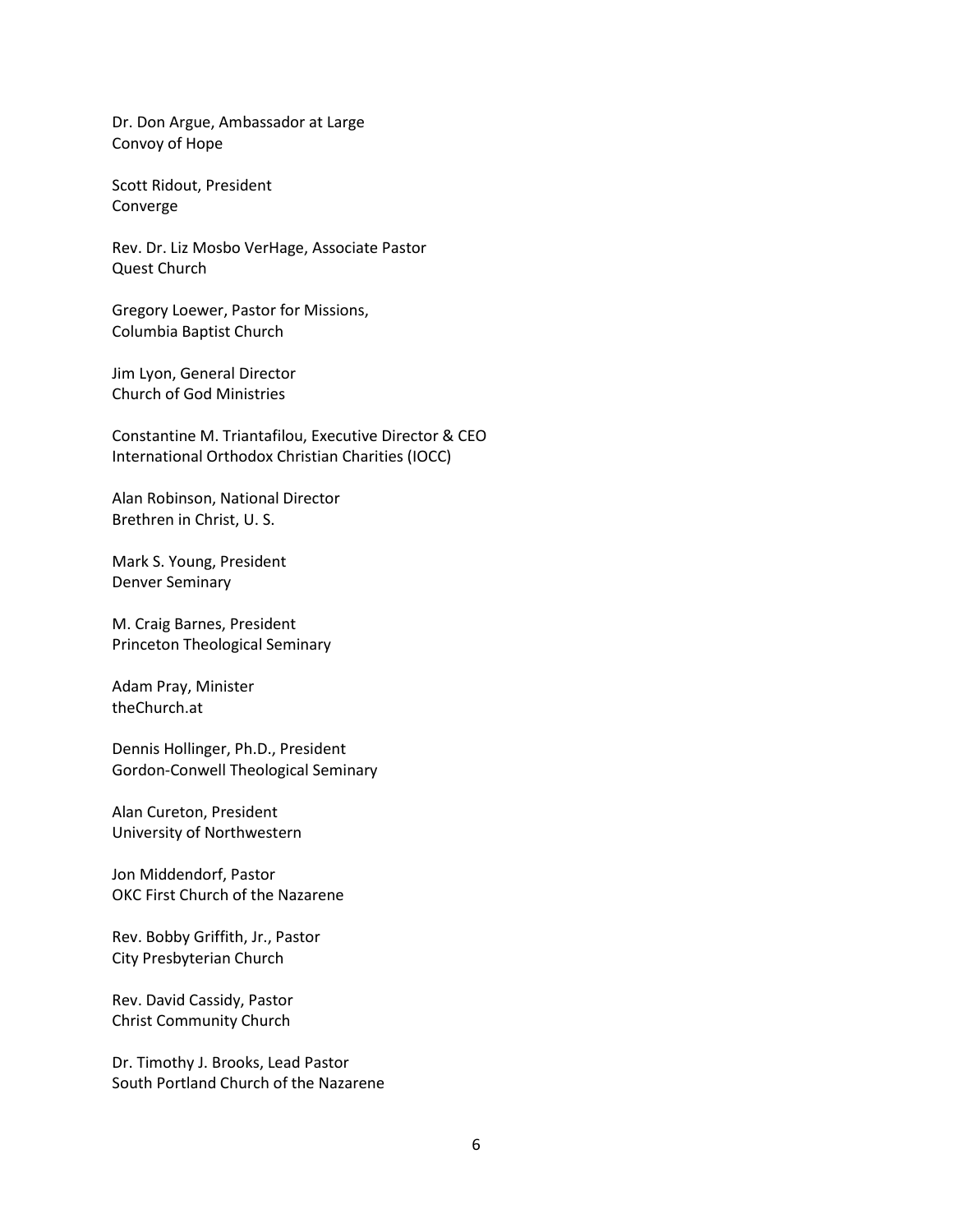Rev. Doug Serven, Pastor City Presbyterian Church

Rev. Dan Claire, Rector Church of the Resurrection

Rev. Joel St. Clair, Pastor Mosaic Community Church

Dr. O. Alan Noble, Assistant Professor of English Oklahoma Baptist University

Rev. Dr. Irwyn Ince Jr., Pastor City of Hope Presbyterian Church

Rev. Russ Whitfield, Pastor Grace Mosaic Church

The Right Rev. Dr. Steven A. Breedlove, Diocese Christ our Hope, Anglican Church in North America

Rev. Alan Cross, Executive Director Community Development Initiatives Montgomery Baptist Association

Rev. Dr. James C. Howell, Senior Pastor Myers Park United Methodist Church

Rev. Don Flowers, Jr., Senior Pastor Providence Baptist Church

The Most Rev. Dr. Foley Beach, Archbishop Anglican Church in North America

Dr. Chris Ellis, Minister of Mission and Outreach Second Baptist Church

Dr. Stephen Cook, Senior Pastor Second Baptist Church

Dr. Christopher Pollock, Lead Pastor Midtown Church

Peter Greer, CEO HOPE International

David W. Kendall, Bishop Free Methodist Church, USA